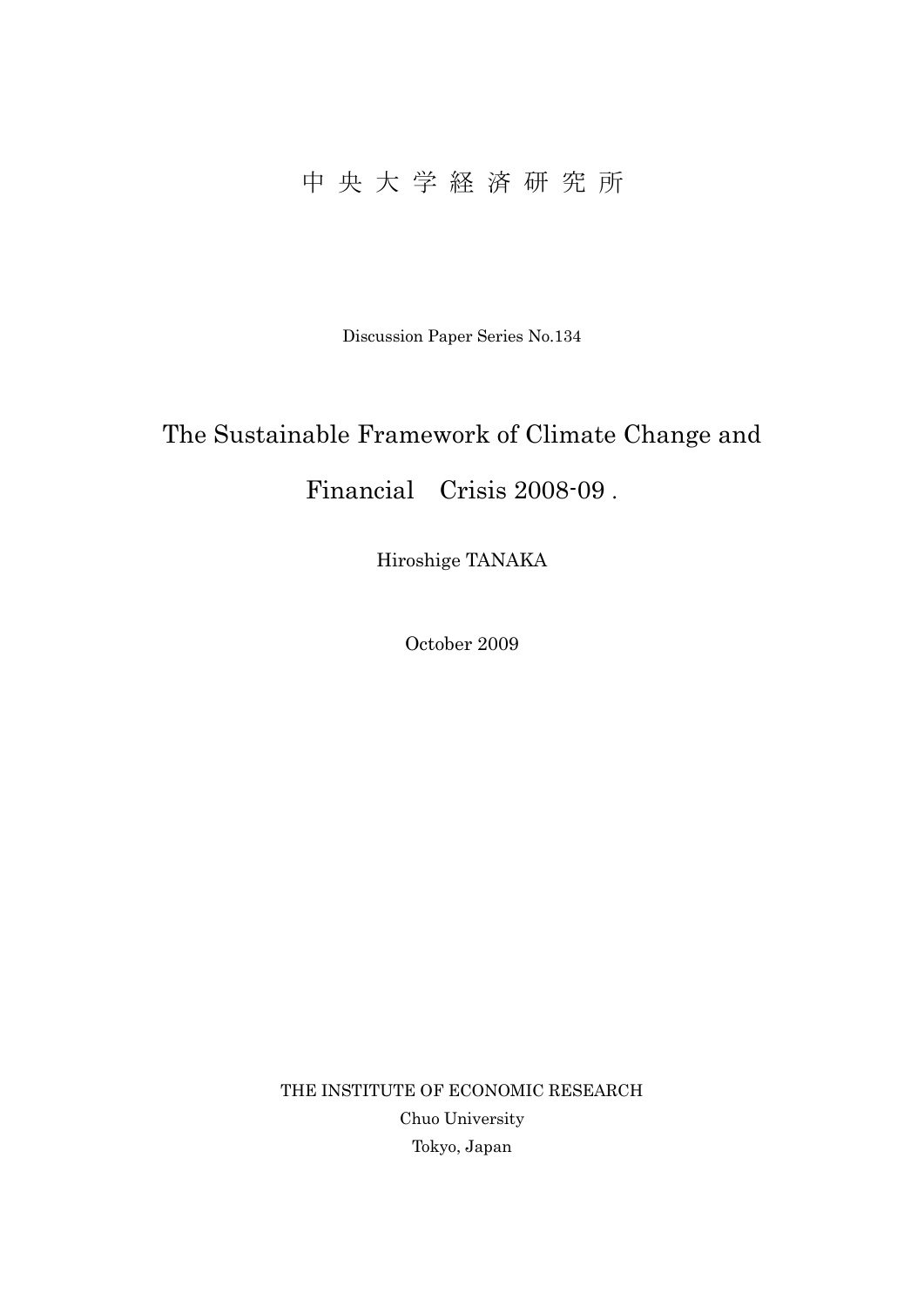# The Sustainable Framework of Climate Change and Financial Crisis 2008-09 .

Hiroshige TANAKA

Professor of Faculty of Economics, Chuo University, Higashinakano 742-1,Hachioji-city, Tokyo 192-0393, JAPAN.

### Abstract

The model indicates the optimal conditions theoretically that make sure sustainable framework of the climate change for global multi-stakeholder society. The conditions are decided in a given parameter such as scheme of international cooperation, monitoring system, market price of carbon. This model expresses the relation between economic and social activities of the corporation and parameters regarding international public policy. We could manage the policy instruments according to indexes funded by the optimal conditions. This model analysis makes clear that development and decline of globalization is controlled by the countervailing interaction between the negative and positive stakeholders. Proceeding to a common target of climate change facilitates sustainability of communities economically, socially and environmentally. London Accord could refer some indexes presented here to construct efficient policy system1.

Keywords: Climate Change, Globalization, Financial Crisis, Innovation of Environmental Technology.

# 1. Introduction

-

Climate change is a common challenging target for the world. Globalization in economic and social system has been expending rapidly from 1980s. The globalization causes large scale of developments, some

<sup>&</sup>lt;sup>1</sup> Corporation of London (2006), *The London Accord (2007, 2008, 2009)* publish on this program. This paper develops theoretical analysis based on Tanaka(2007a),(2008),(2009)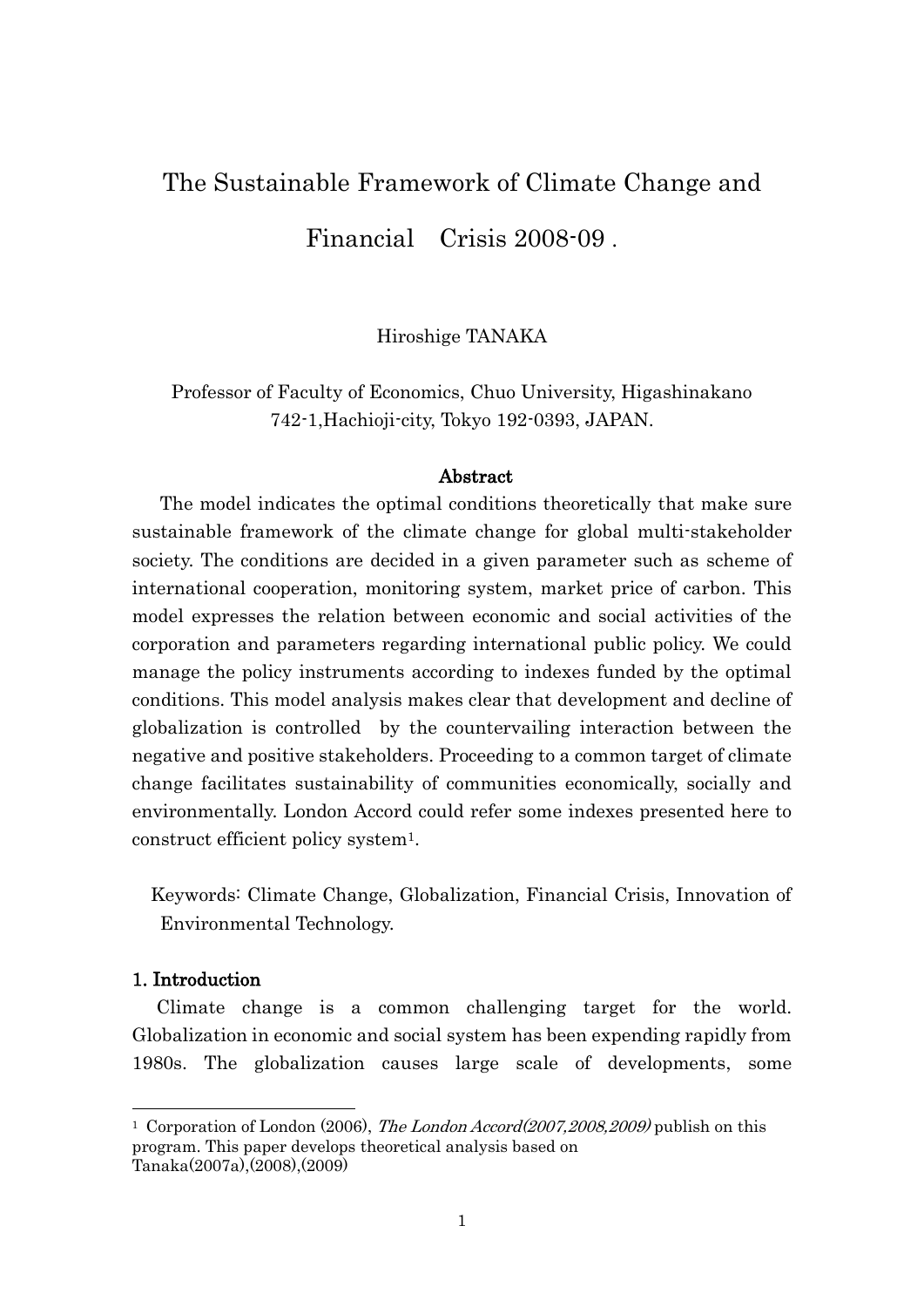environmental problems and enlargement of earnings differentials simultaneously in many countries and area. As large number of people refuse negative effects such as environmental problems and enlargement of earnings differentials, the globalization encountered anti-globalization movements. If the negative damage of globalization could not be mitigated, the globalization could not be accepted as a prime principle of the world2.

So many policies of the mitigation have been proposed and executed. The mitigation are only on the way to make some effects and have many problems to be solved as follows. Policies on climate change sometime intend to slowdown the economic development accelerated by the globalization. On the other hand, the policies contribute to make sure the sustainability of the globalization in some aspects.

 The world financial crises in 2008-09 made serious damage to the world economy. Recovering the recession in the world economy could not be achieved without the benefits of the globalization. Many policies to cope with the slowdown of economies stems from the financial crisis of 2008 seek to prevent the total breakdown of economies. But some are targeted to accelerate the innovation of environmental technology. US and Japanese governments initiate industrial strategy to promote anti-carbon technology in car and electric power industry in 2009. Without globally networking markets any government could not execute adventurous strategy of environment. In general, globalization has been increasing economic activities all over the world. Consequently, the movement of globalization tends to make negative effects on climate change. But anti-carbon ecological technology innovation accompanied by competitive market mechanism of globalization is expected to be realized in the relief project of the world scale recession from 2008. The expanding economies on the flag of free market or free trade are one of the major driving forces of globalization. On the world recession many governments intensively attempt to recover the domestic economies so that free trade could not propel globalization powerfully. The purpose of this paper is summarized as follows. First, employing an integrated model this paper makes clear analytically that development and decline of globalization are determined by the countervailing interaction

<sup>2</sup> The subject regarding globalization and sustainability is discussed in Salih(2009).Guesnerie and Tulkens(2008). Dawson,B. and M.Spannagle(2009) review the theoretical analysis of globalization and sustainability.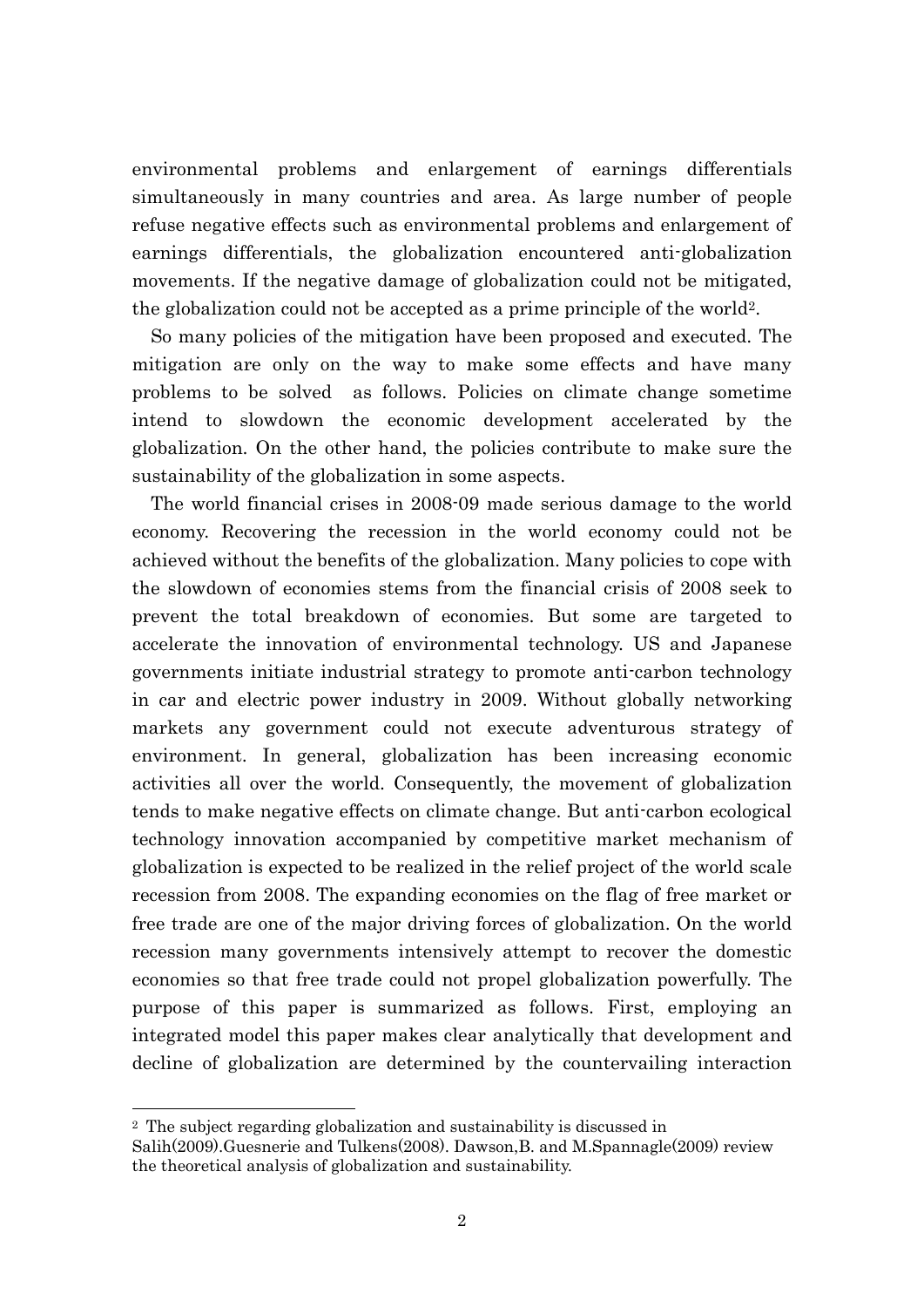between negative and positive stakeholders. Second, proceeding to a common target of climate change facilitates sustainability of communities economically, socially and environmentally3.

The construction and main results of this paper is sated as follows. In the section 2, the model analysis of corporate social responsibility  $(Tanaka(2004))$  is applied on the globalization<sup>4</sup>. In the section 3 makes clear the theoretical relation among climate change, globalization and financial crisis. The section 4 focuses on the influence that the positive and negative stakeholders affect in the cycle of globalization. The section 5 develops incentive analysis on the market price of carbon. The section 6 states the conclusion. We state main result briefly.

Proposition 1 demonstrates the reason that we should make an effort to induce the corporation to commit the community more positively in the process of globalization. Proposition 2 proves the following three results. First, the international agreement or standard construction for the climate change restores the sustainable management of corporation. Second, the rise of carbon market price, lowering emission upper limits of emission, strengthening monitoring standard make the corporation more positive toward the climate change. Third, those policies initiate to stimulate innovation of environmental technology. Proposition 3 proves the mechanism of globalization is explained by comparing the evaluations in the both the negative and the positive stakeholders. The section 6 make clear the relation between the market price of carbon and the environmental effort of the corporation.

# 2.The theoretical model of multi-stakeholders communities

We consider the sustainable management of corporation in the context of climate change. Multi national corporations could not be protected by only a single state and must be accepted by global communities. Since the corporation is supposed to perform sustainable management, it seeks not only the private activity such as production to attain the profit, but also the public activities such as observance of regulations, CSR( Corporate Social Responsibility). *x* denotes the total amount of outputs. Each corporation

<sup>3</sup> Dawson and Spannagle(2009),Guesnerie and Tulkens(2008) and Stern(2007) offer us comprehensive information of climate change.

<sup>4</sup> Tirole(2001)develops theoretical foundation on corporate governance.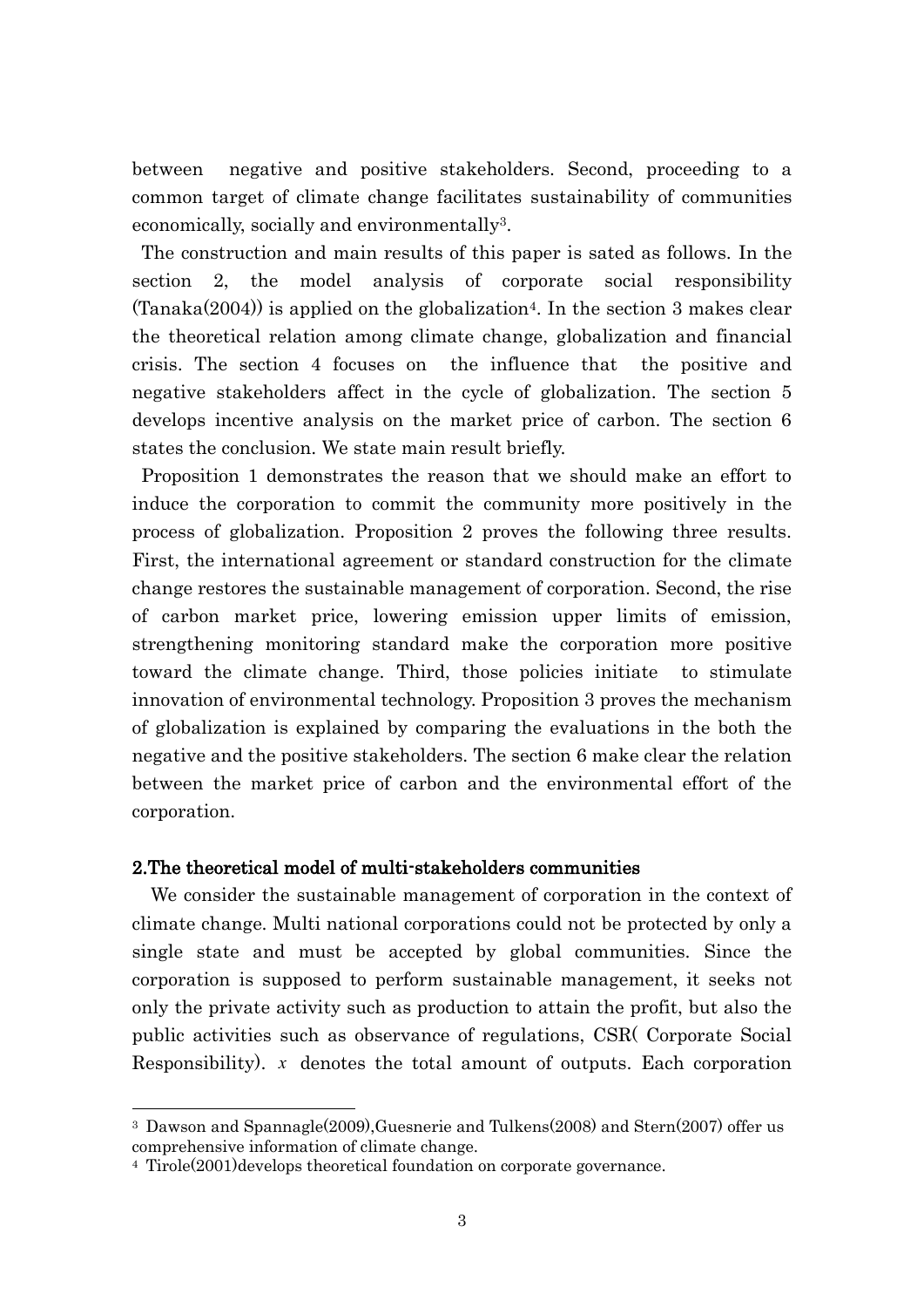performs managements based on internal and external evaluation. Many indexes or methods on the evaluation of management are developed largely. The private net benefit such as profit, market share and financial performance is evaluated by the method adapted by the corporation and represented by  $\Pi(x)$ .

We assume that corporations make decision in the multi-stakeholders community <sup>5</sup> . The stakeholders receive some benefits or costs from the corporation. When consumers are not satisfied with prices or quality of the product, they will not buy the products of the corporation. Depending on their valuation the stakeholders might change the relation with the corporation. The corporation researches requests or satisfaction levels of consumers in many ways. Shareholders make benefits from the improvements of the performance indexes to influence the stock market price. Shareholders are interested in the evaluation of management performances. Each stakeholder makes an evaluation of the corporation in their interests. The stakeholders depict the various evaluations of the corporation. The well known theory of principal and agency economic model assumes asymmetric information between the corporation and stakeholders. The corporation could influence the evaluation of stakeholders by employing effective means. The corporation pays  $t_i$  such as benefits for employee, environmental costs and contribution to the local communities for stakeholder *i* to survive in well managed relationship between  $n$  stakeholders. So many types of investments are not expected to increase the amount of sale or profit directly in the large scale. However, such investments might obtain effects to improve evaluation of consumers and investors. The investment in advance is necessary for corporations to perform sustainability management. In this paper by developing the model initiated in Tanaka (2004) we make clear theoretical relationship among the financial crisis 2008-09, the innovation of technology on climate change and the recent trend of globalization. The investment to delete  $CO<sub>2</sub>$  emission raises the expectation or evaluation of the corporation by governments, habitants and shareholders deeply interested with environment. This type of investment to accrete environmental innovation is dented by  $t_i$ . Although so many types of payments  $t_i$  should be investigated, we consider mainly investment for environmental

<sup>5</sup> Nyssens(2006) discusses multi-goal and multi-stakeholder organizations.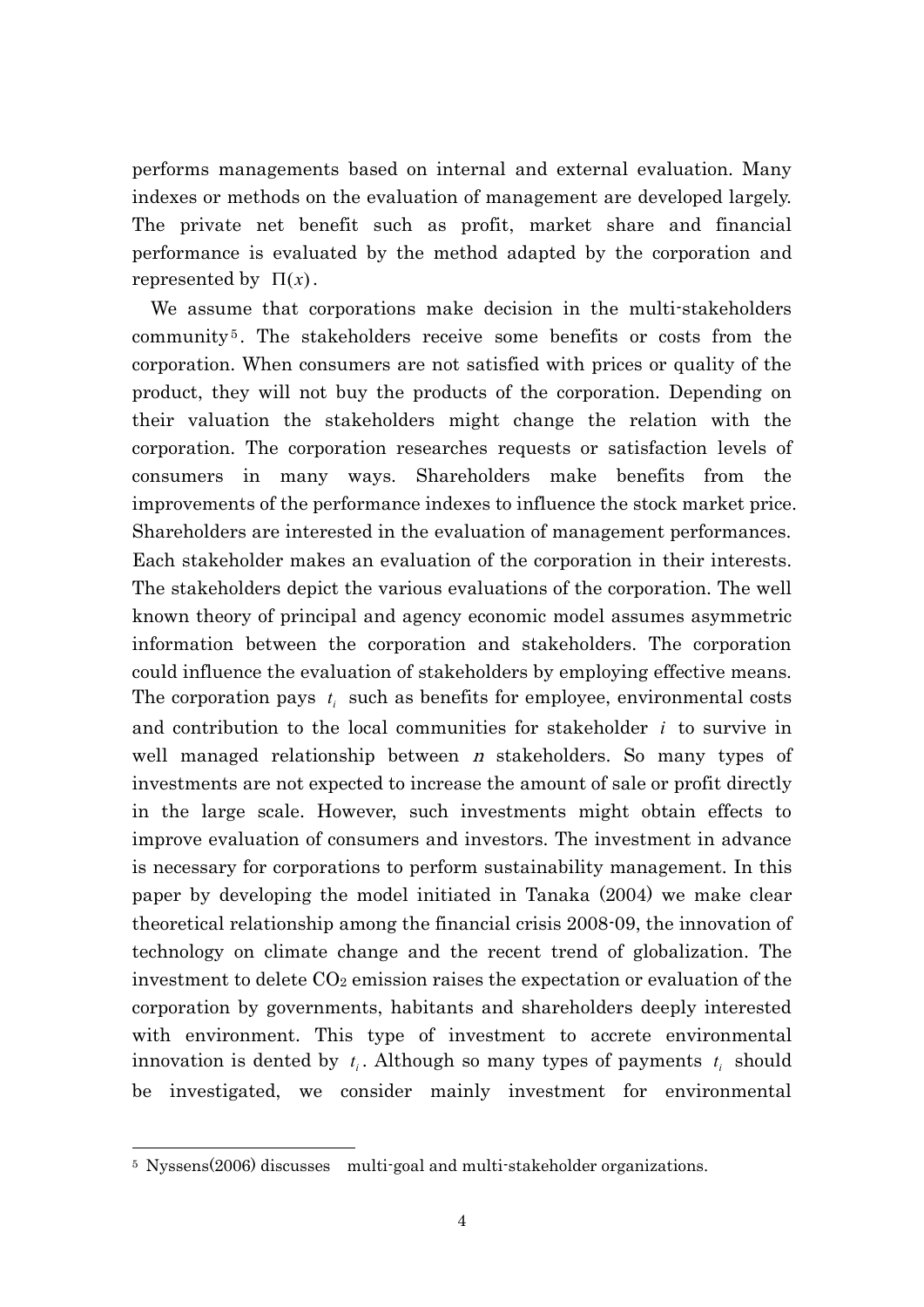innovation6. Total payment for stakeholders *t* is defined by

$$
t=\sum_{i=1}^n t_i.
$$

Stakeholder *i* observes the influence of the firm and evaluates  $V_i(x,t_i, \alpha)$ for the production activity  $x$  and payment  $t_i$  for stakeholder  $i$ . The model is revised by adding parameter  $\alpha$  reflecting expectation. The asymmetric information assume that the corporation could not obtain the accurate information of evaluation  $V_i(x,t_i,\alpha)$  by *i*. We refer  $V_i(x,t_i,\alpha)$  for a pair  $(x,t_i)$  to external evaluation by stakeholder *i*. In particular, when the shareholder is denoted by j, the shareholder value is represented by a  $V_i(x, t_i, \alpha)$ . To simplify the analysis we employ the following notation. The investment of environmental innovation is exhibited by  $t^i$ . The innovation

influences on l stakeholders such as the shareholder, governments, suppliers, residents. When the effects of the innovation is denoted by  $t_{j1}, \dots, t_{jl}$ , it is assumed that the equation

$$
t^i = t_{j1} + \cdots + t_{jl}
$$

is satisfied. The payment for stakeholder  $i$   $t_i$  is not necessary to correspond to a single term, but integrated by multiple terms.

The total value of external evaluation is expressed by

$$
\sum_{i=1}^n V_i(x,t_i,\alpha)\,.
$$

It is assumed that the payment  $t_i$  improves external evaluation  $V_i(x,t_i,\alpha)$  by stakeholder *i.*  $V_i(x,t_i,\alpha)$  is monotonously increasing with  $t_i$ . The inequality  $\frac{U_i}{2} > 0$  $\partial$  $\partial$ *i i t*  $\frac{V_i}{V}$  > 0 is satisfied. It is supposed that the stakeholder *i* 

sets ideal evaluation value  $V_i^*$  and that this higher target value could not be achieved. This assumption is expressed by

$$
V_i^* > V_i(x,t_i,\alpha).
$$

 $6$  Other types of payments  $t_i$  are discussed by Tanaka(2005), (2006), (2007a)and (2007b).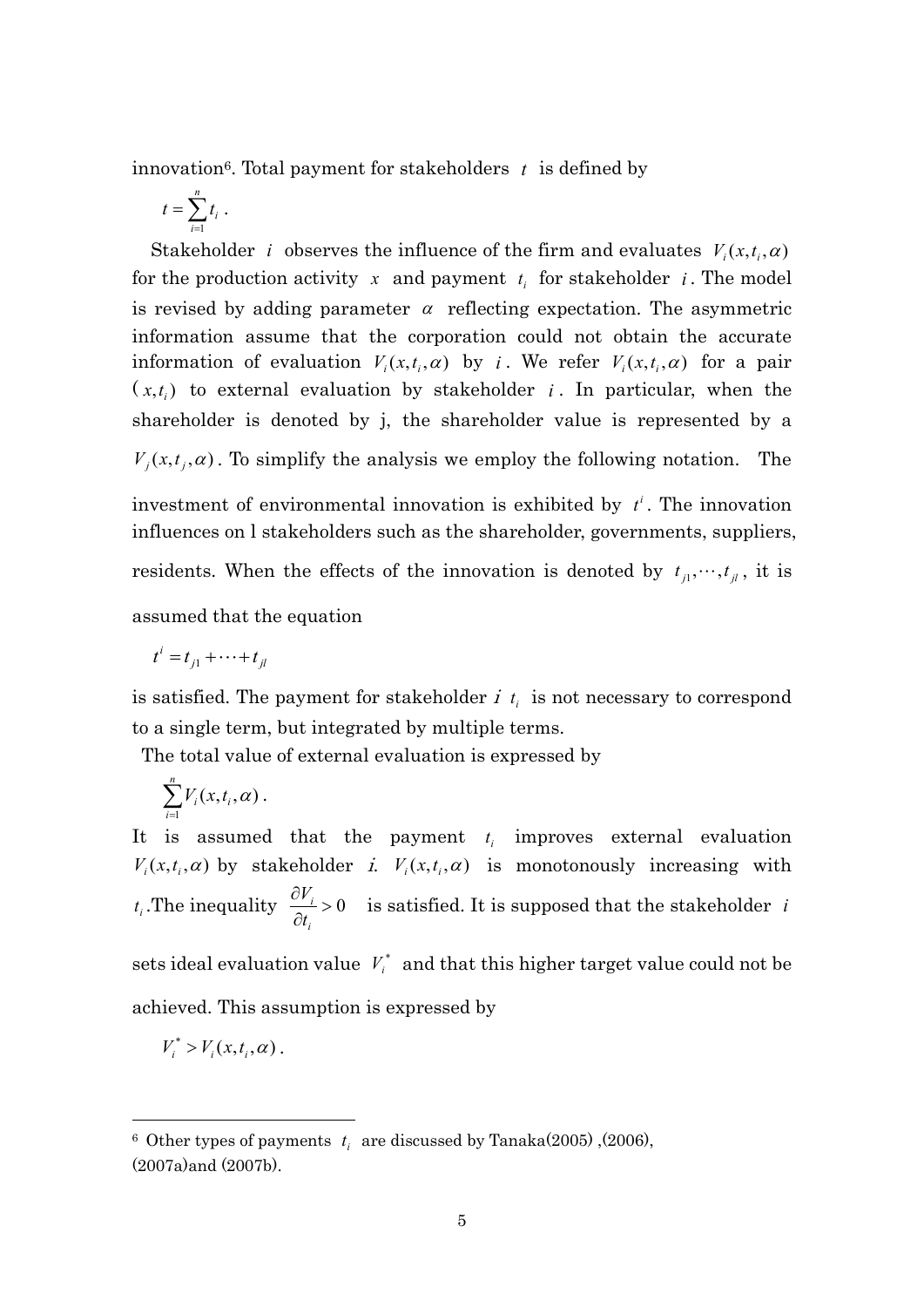As the value of  $V_i^* - V_i(x, t_i)$  increase, stakeholder *i* will require the corporation to improve  $V_i(x,t_i,\alpha)$  more positively by using effective means. If the corporation does not make better  $i$ 's evaluation, it might suffer social sanctions such as suit by the residents, boycott of the consumers and enforcement of a tightened regulation by the authority.  $V_i^* - V_i(x, t_i)$ indicates the social cost evaluated by  $i$ . The social cost should be shared with the corporation and stakeholders. The allocation of the social cost is determined for a long term verification and bargaining. The firm is obliged to pay a part of social cost as  $c_i(V_i^* - V_i(x, t_i, \alpha))$  with a positive coefficient  $c_i$ .  $c_i$  means a forced cost for the management and is refer as a risk indicator of sustainability for *i*. When  $V_i^* - V_i(x, t_i, \alpha)$  means emission beyond the lower target to emit  $CO<sub>2</sub>$ , the corporation must purchase the emission permits by price  $c_i$ . The emission tax for is explained similarly by  $c_i$ . As  $c_i$  increases, the corporation becomes to suffer greater risk for sustainable management regarding to *i* . We confirm straightforwardly that

$$
\frac{\partial c_i \left\{ V_i^* - V_i(x, t_i, \alpha) \right\}}{\partial t_i} = -\frac{c_i \partial V_i}{\partial t_i} < 0
$$

is satisfied. The corporation decreases the social cost and the risk with *i* by payment  $t_i$ . We conclude that organizing scheme or standard to induce firms to increase  $t_i$  is an appropriate method to promote CSR. Maintaining *i t* appropriately makes effort on sustainable management for many corporations.

Stakeholders have complicated interests with the corporation. Stakeholders are classified into two types. The stakeholders whose evaluation is increasing function of *x* are named as positive stakeholder. In many cases employees and suppliers might be classified in positive stakeholder. On the contrary, the negative stakeholders are defined to have decreasing functions of *x* . The environmental NPO is the representative of negative stakeholder for manufactures. The corporation could obtain common interest with positive stakeholder relatively easy. It sometimes conflict with negative stakeholders.

The corporation seeks to obtain accurate information of the total value of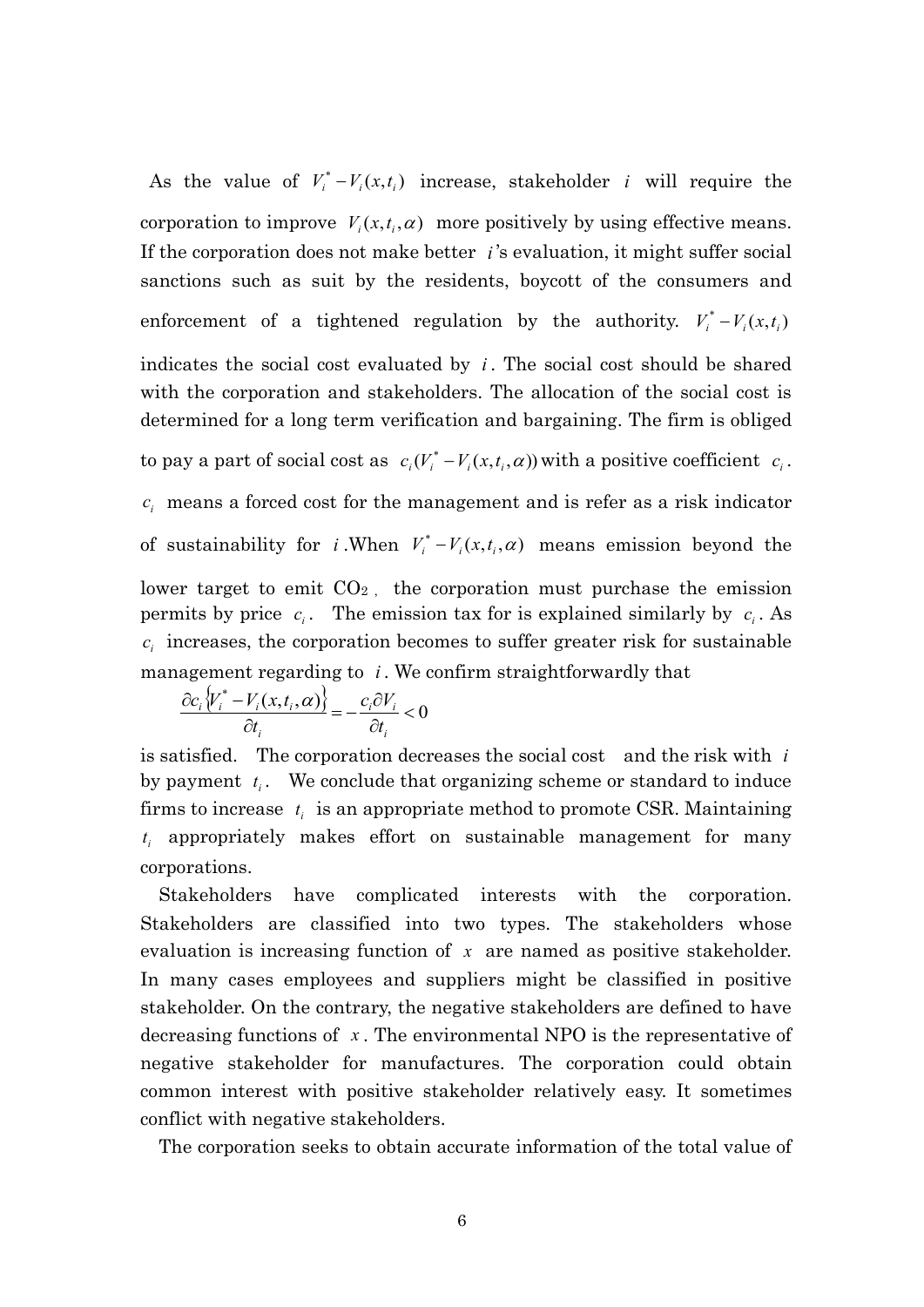external evaluation for sustainable management. It must pay large amount of costs and efforts for this purpose. As many parts of the external evaluation are obtained by stakeholders, we construct communication mechanism, such as monitor, audit, between the firms and stakeholders. Well maintained communications prompt sustainable management. The firm could estimate  $\delta$  percent of  $\sum V_i(x,t_i,\alpha)$  $\sum_{i=1}^{n} V_i(x,t_i,\alpha)$ *n i*  $V_i(x,t_i,\alpha)$ . Although  $\delta$  does not improve it's profit directly,  $\delta$  implies the function of communication between the firm and stakeholders. As the corporation involves to improve the external economies,  $\delta$  is supposed to increase.  $\delta$  is referred to altruistic coefficient in this essay.  $\delta$  is an efficient indicator for sustainable management<sup>7</sup>. In the network community, each stakeholder *i* contributes  $y_i$  to improve the altruistic coefficient  $\delta^8$ . The total contribution is represented by  $y(=y_1 + \cdots + y_n)$ .  $\delta$  is increasing function of y,

$$
\frac{d\delta(y)}{dy} > 0, \quad \frac{d^2\delta(y)}{dy^2} < 0.
$$
 (1)

It is assumed that  $y_i$  is determined by outside organization  $i$  to influence the consideration of the firm to externality. When a fund of SRI *k* is represented by  $y_k^9$ , the fund makes effort to induce other stakeholders to persuade the corporation moving into sustainable management. It is assumed that for the stakeholder  $j$  agrees with the SRI to move towards sustainable community, the inequality

$$
\frac{dy_j}{dy_k} > 0.
$$
 (2)

is obtained. For stakeholder  $j$  who is indifferent to the SRI fund the equality

$$
\frac{dy_j}{dy_i} = 0\tag{3}
$$

is satisfied. To simplify the analysis we consider the communities of indifferent stakeholders in the following section.

# 3.Climate change, globalization and financial crisis

 $\overline{a}$ 

The climate change requires a cooperative global framework. The object

<sup>7</sup> Barrow(2006) offers us fundamental information of environmental management for sustainability.

<sup>8</sup> Tanaka(1998) considers operational aspect of altruistic concept.

<sup>9</sup> Tanaka(2005) attempts to apply the CSR model of Tanaka to financial projects.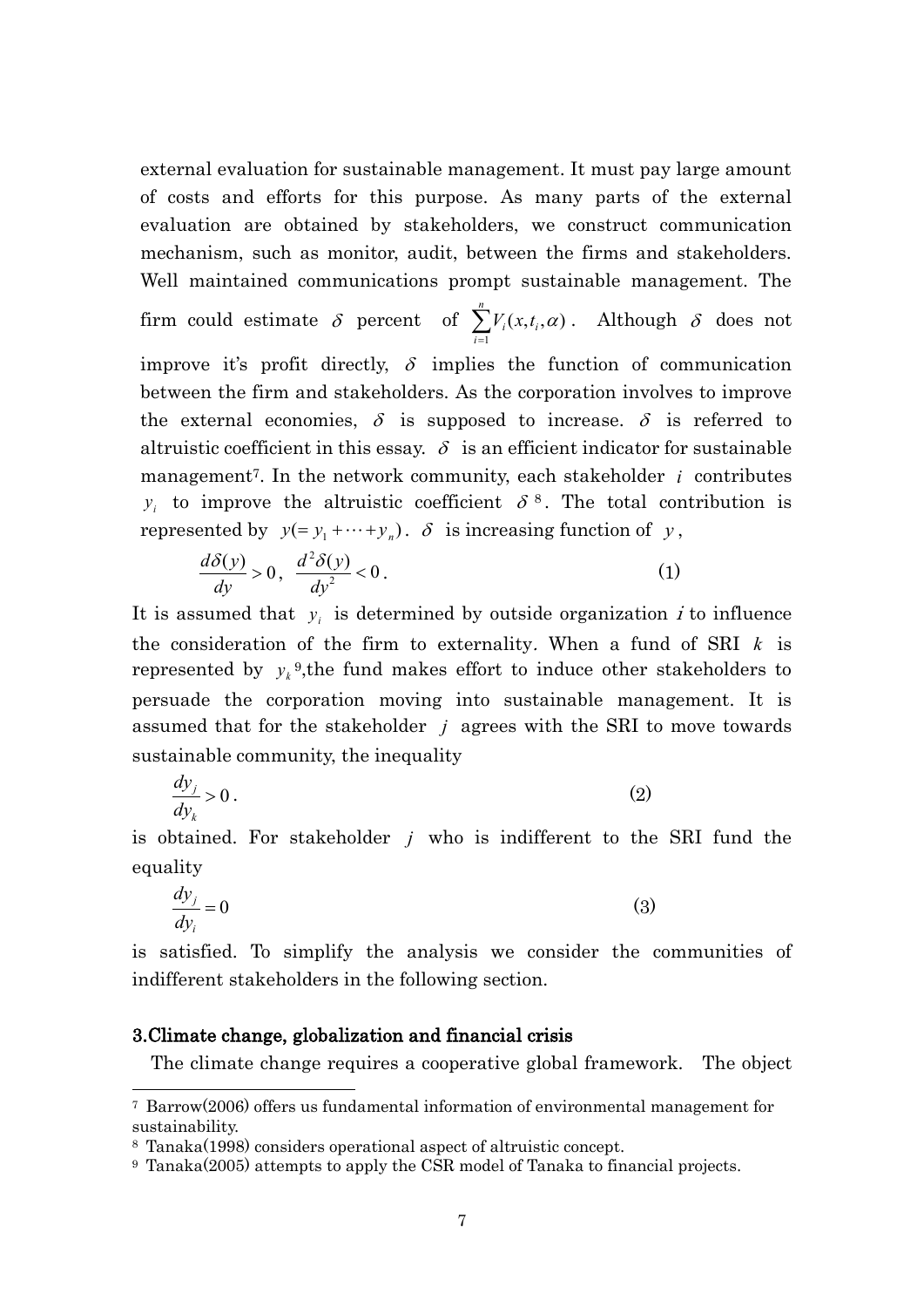function of net social benefit for sustainability is written by

$$
\delta(y) \sum_{i=1}^{n} \{V_i(x, t_i, \alpha) - y_i\}.
$$
 (4)

The first order optimal condition of  $y_i^*$  $y_i^*$  is expressed by

$$
\frac{d\delta}{dy}\sum_{i=1}^n\left\{V_i(x,t_i,\alpha)-y_i^*\right\}-\delta(y^*)=0\,.
$$
 (5)

Considering that (5) is rewritten by

$$
\frac{\delta'(y)}{\delta(y)} = \frac{1}{\sum_{i=1}^{n} \left\{ V_i \left( x, t_i, \alpha \right) - y_i \right\}},\tag{6}
$$

and that the left side of (6) is decreasing with regard to y  $\left(\frac{\delta(y)}{y}\right)$  < 0  $(y)$  $\lt$  $\cdot$ *dy y*  $d\frac{\delta'(y)}{\delta(y)}$  $\delta$ ), we could conclude the following results.





Proposition 1 As the diversity or externality of multi-stakeholder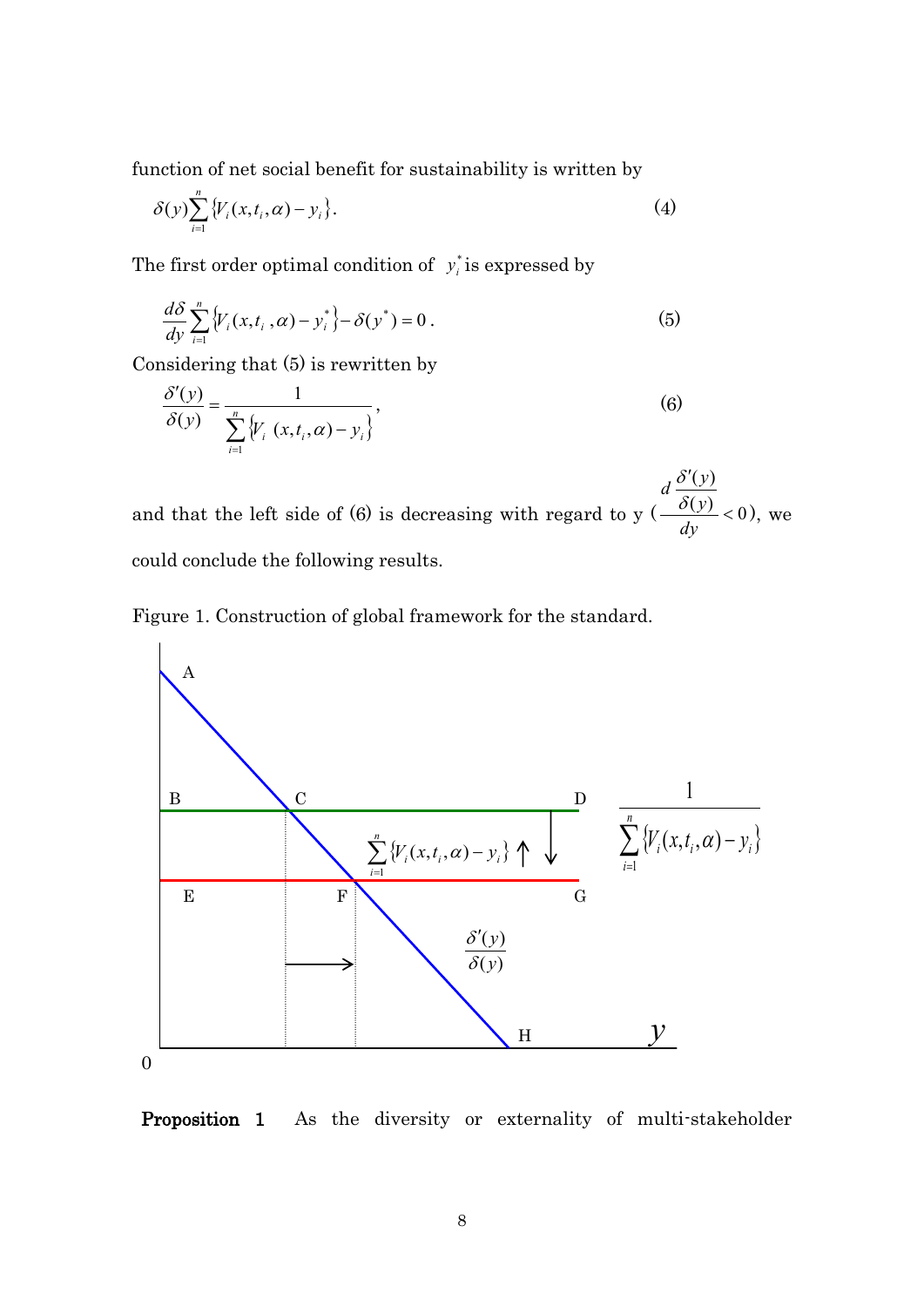community  $\sum_{i=1} \{V_i(x, t_i, \alpha) - y_i\}$  $\sum_{i=1}^{n} \{V_i(x,t_i,\alpha)$ *i*  $V_i(x,t_i,\alpha) - y_i$ 1  $(x,t_i,\alpha)-y_i$  in the process of globalization, we should make an effort to induce the corporation to commit the community more positively.

The expression (6) is depicted in the figure 1. As the number of stakeholder increase in the globalization, total external evaluation  $\sum_{i=1}^{n} \{V_i(x,t_i,\alpha) - y_i\}$  $\sum_{i=1}^{n} \{V_i(x,t_i,\alpha)$ *i*  $V_i(x,t_i,\alpha) - y_i$ 1  $(x,t_i,\alpha)-y_i$  also

raises. The left side of (6) is expressed by the line AH. The right side is drawn by the line BD and EG. The globalization and climate change moves the line corresponding to the right side BD to EG. The solution of (6) is shift from point D to point E. The optimal <sup>y</sup> is increasing in the process of globalization and climate change. It becomes more effective means in our global communities to make clear the total external evaluation by forming communication among stakeholders. We must have the systematic approach for the policies to improve y. It is difficult to construct social framework to arrange y. But some efforts such as the conventions of the climate change seek to influence y.

The formulation defined by Tanaka (2004) is applicable to investigation on globalization and climate change. The object function for sustainable management is expressed by

$$
NB = \Pi(x) + \delta(y) \sum_{i=1}^{n} \{V_i(x, t_i, \alpha) - y_i\} - t - \sum_{i=1}^{n} c_i (V_i^* - V_i(x, t_i, \alpha)), \quad 1 \ge \delta \ge 0. \tag{7}
$$

The firm seeking sustainable management determines  $x, t_1, \dots, t_n$  to maximize the Net Benefit (NB). The first order conditions of maximization are written by<sup>10</sup>

$$
\frac{\partial \Pi}{\partial x} = \sum_{i=1}^{n} -(\delta + c_i) \frac{\partial V_i(x, t_i, \alpha)}{\partial x}, \quad i = 1, \cdots n,
$$
\n(8)

$$
1 = (\delta + c_i) \frac{\partial V_i}{\partial t_i}, i = 1, \cdots, n.
$$
 (9)

-

Equations of (8) show that the share of positive and negative stakeholders could influence the activity of the corporation. The two types of stakeholders

<sup>&</sup>lt;sup>10</sup> The optimal conditions  $(8)$  and  $(9)$  are referred as the basic conditions in many papers. For example, (6) and (7) of Tanaka (2006) correspond the conditions.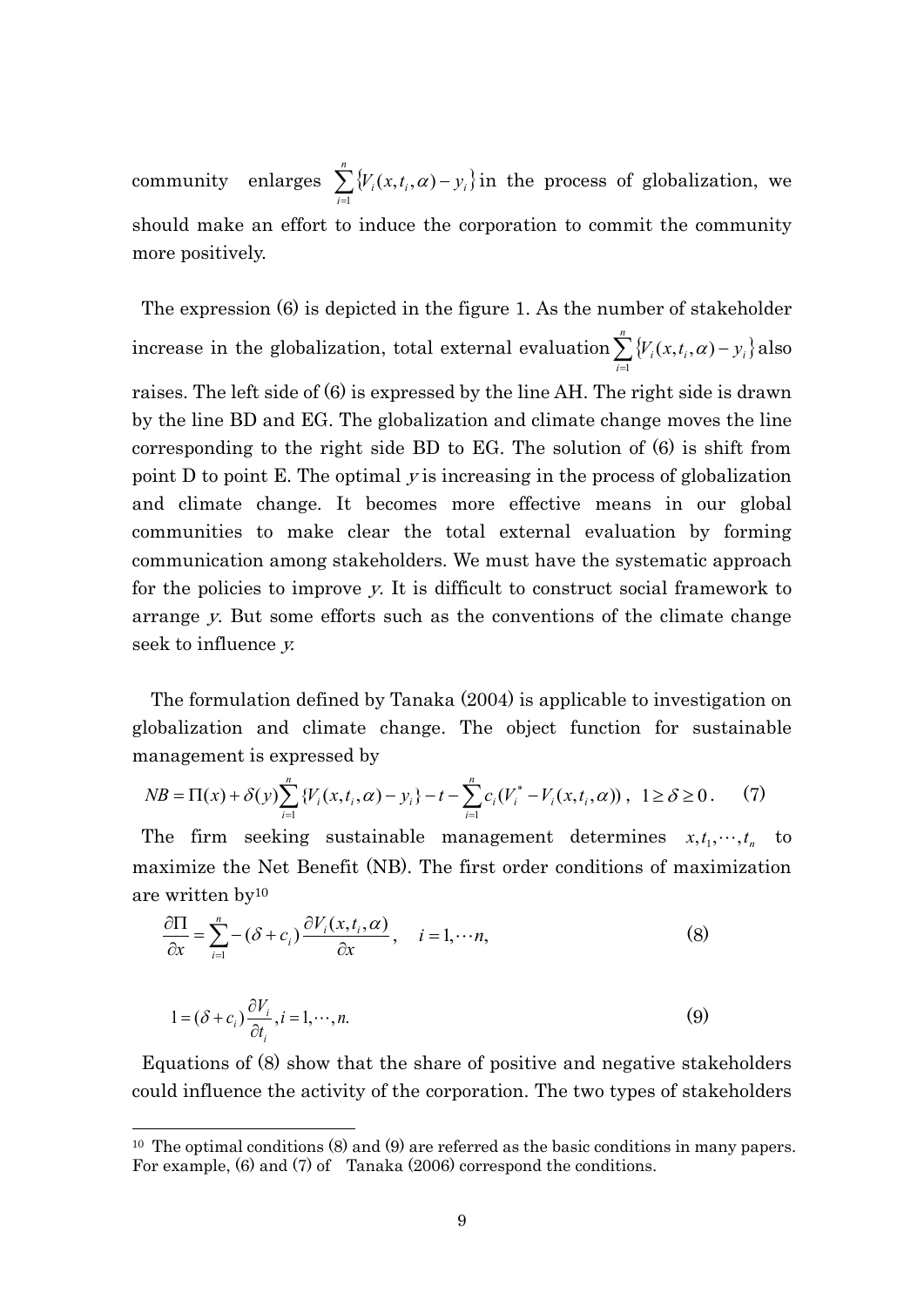have different roles in the communication of global communities. We

Figure 2. Control policies of economic performance by the negative stakeholders.



Figure 3. Communication between firm and stakeholders.

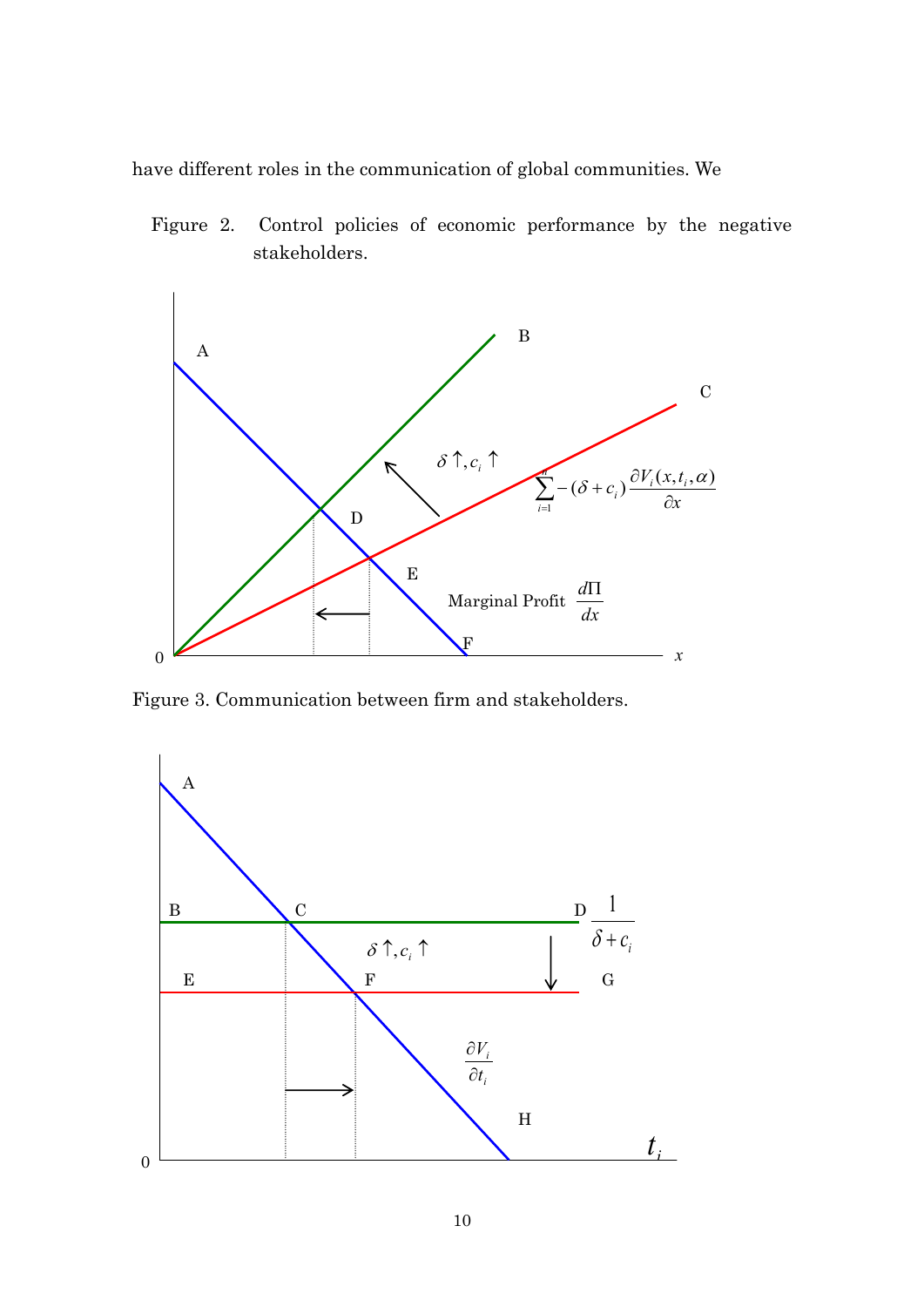consider the mechanism of communication later. Let us investigate implications of (9) first. Notice that (9) is transformed into

$$
\frac{1}{\delta + c_i} = \frac{\partial V_i}{\partial t_i}, i = 1, \cdots n,
$$
\n(10)

and *i i t V*  $\partial$  $\frac{\partial V_i}{\partial t}$  is supposed to be decreasing with  $t_i$ . (8) and (10) are depicted by

Figure 1 and Figure 2. It is concluded that an increment of risk indicator  $c_i$ or altruistic coefficient  $\delta$  increase the right side of (8) and lowers value of (10) for negative stakeholder i and increases payment  $t_i$  for positive and negative stakeholder *i* . The well known Coase theorem implies the effective approach of communication between the corporation and negative stakeholders. But the investment for environmental innovation appears as a cost at the present. But it is evaluated by the shareholders as the promising profits for the future and by green consumers as an effective contribution for climate change. In the context of the climate change the proposition 2 obtained.

**Proposition 2** First, the international agreement or standard construction for the climate change restores the sustainable management of corporation. Second, the rise of carbon market price, lowering emission upper limits of emission, strengthening monitoring standard make the corporation more positive toward the climate change. Third, those policies initiate to stimulate innovation of environmental technology.

#### 4.Mechanism of globalization and common target for climate change

Stakeholders are assumed to be divided into positive and negative stakeholders. The globalization from 1980's and financial crisis 2008-09 are investigated appropriately by properties of the two types of stakeholders. P indicates the set of positive stakeholders. N expresses the set of negative stakeholders. The summation of number of P and N is equal to n. (8) is transformed into

$$
\frac{\partial \Pi}{\partial x} = \sum_{i \in P} -(\delta + c_i) \frac{\partial V_i(x, t_i, \alpha)}{\partial x} + \sum_{i \in N} -(\delta + c_i) \frac{\partial V_i(x, t_i, \alpha)}{\partial x}.
$$
(11)

The first term in the right side of (11) is negative and the second term of it is positive. When the evaluation by the positive stakeholders increases relatively in comparison with the second term in the right side of  $(11)$ ,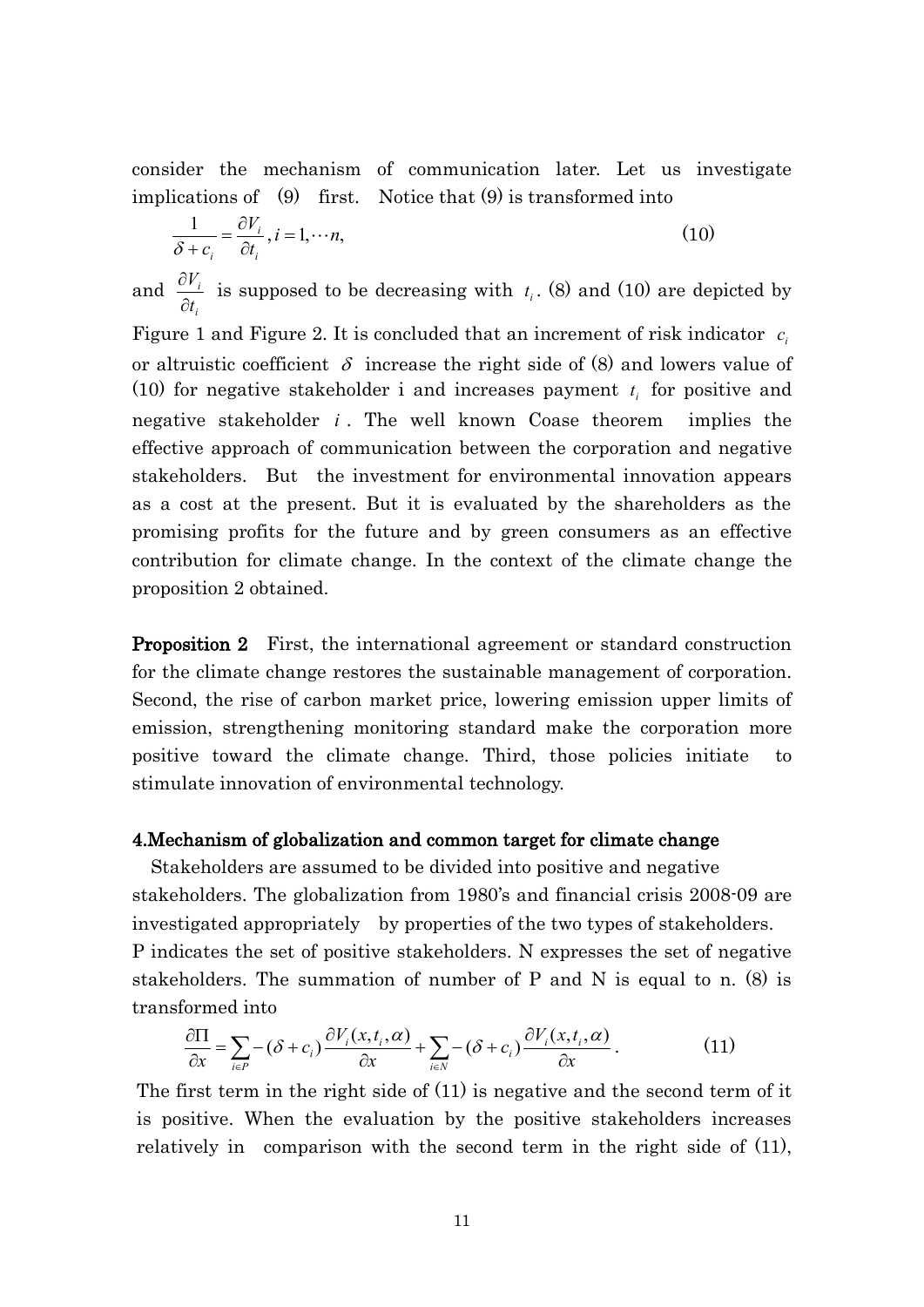the value of (10) decreases. On the contrary, increments of relative evaluation by the negative stakeholders raise the value of (11). Since the marginal profit of the output *x*  $\frac{\partial \Pi}{\partial t}$  is decreasing, the evaluation of the negative stakeholders affects to decrease production and the evaluation of positive stakeholders make effect to increase production. Suppose that the corporation is a representative one in the global economies. This paper makes clear that the balance of evaluations in the two types of stakeholders could explain the mechanism of global economies between the globalization from 1980s and financial crisis 2008-09.

Figure 4 depicts the relation expressed by (11). One of the outstanding features of the globalization is increase of numbers of stakeholders <sup>n</sup>. In particular, enlargement of stakeholders in the global economies reflects the foundation of G20 in addition to G7 from 1999. On the upward stage of globalization increase of n and minus impacts of the first term in the right side of (11) make effects relatively. Consequently, in this stage (11) tends to decrease and approximately corresponds to the lowest line 0G. At the boom of the globalization the solution of (11) is indicated by the point H and shows the enlargement of world economies. The globalization makes market frailer in large scale especially differentiations of incomes and global environmental problems. In this stage evaluation of negative stakeholder is increasing. The financial crisis of 2008-09 adds abrupt shrinkage of evaluation in positive stakeholders to the downward moving fundamental trend of (11). By employing parameter  $\alpha$ , the relation is stated by the following inequalities.  $\alpha_1$  and  $\alpha_2$  indicate increasing and decreasing stage each other.

$$
\frac{\partial V_i(x, t_i, \alpha_1)}{\partial x} > \frac{\partial V_i(x, t_i, \alpha_2)}{\partial x} > 0 \quad \text{for } i \in P \tag{12}
$$
\n
$$
0 > \frac{\partial V_i(x, t_i, \alpha_1)}{\partial x} > \frac{\partial V_i(x, t_i, \alpha_2)}{\partial x} \quad \text{for } i \in N \tag{13}
$$

Summing up (12) and (13), the inequality

$$
\sum_{i \in P} -(\delta + c_i) \frac{\partial V_i(x, t_i, \alpha_1)}{\partial x} + \sum_{i \in N} -(\delta + c_i) \frac{\partial V_i(x, t_i, \alpha_1)}{\partial x} \n< \sum_{i \in P} -(\delta + c_i) \frac{\partial V_i(x, t_i, \alpha_2)}{\partial x} + \sum_{i \in N} -(\delta + c_i) \frac{\partial V_i(x, t_i, \alpha_2)}{\partial x}
$$
\n(14)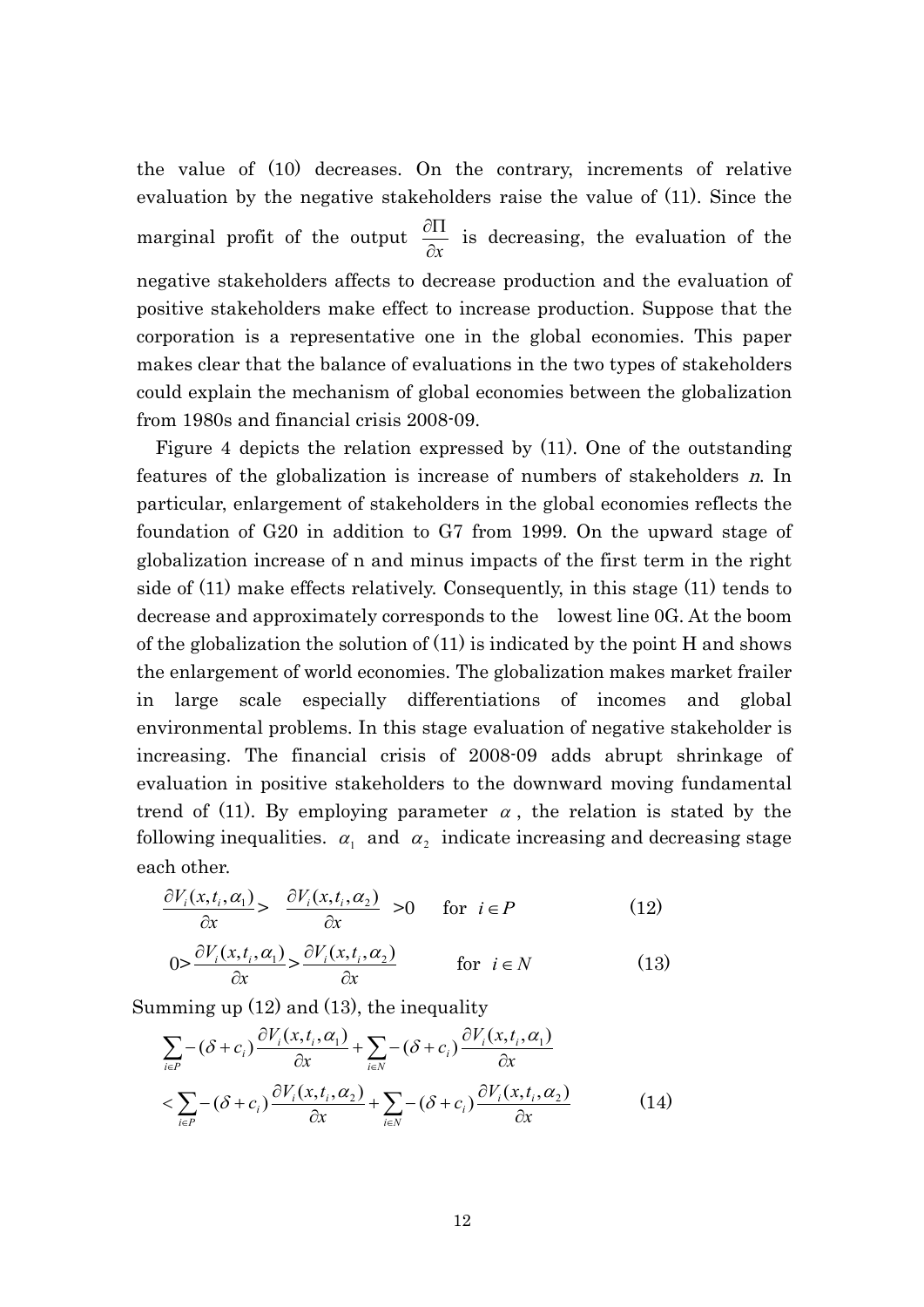is satisfied. Reminding *dx*  $\frac{d\Pi}{dx}$  in (11) is decreasing with x, the following proposition 3 is ensured from (14).

Proposition 3. In the initial stage of globalization economies tend to enlarge excessively by the evaluation of positive stakeholders and increase of stakeholders. But in the latter stage of globalization economies are depressed by revising evaluation in the both the negative and the positive stakeholders.

 Considering policies to maintain or to improve global economies, we should recognize the effects of those policies on evaluations of stakeholders. Figure 4 shows the implication of Proposition 3 by graphical consideration.





The solution of (11) in the initial stage of globalization is denoted by point H. Point E is the solution of latter stage. The globalization expands economies from the point F to the point H. After the boom revise of evaluation of stakeholders bring economies from the point H to the point E. The financial crises which occur in the latter stage of the globalization sometimes amplify shrinkage of economies in the large scale. The crisis of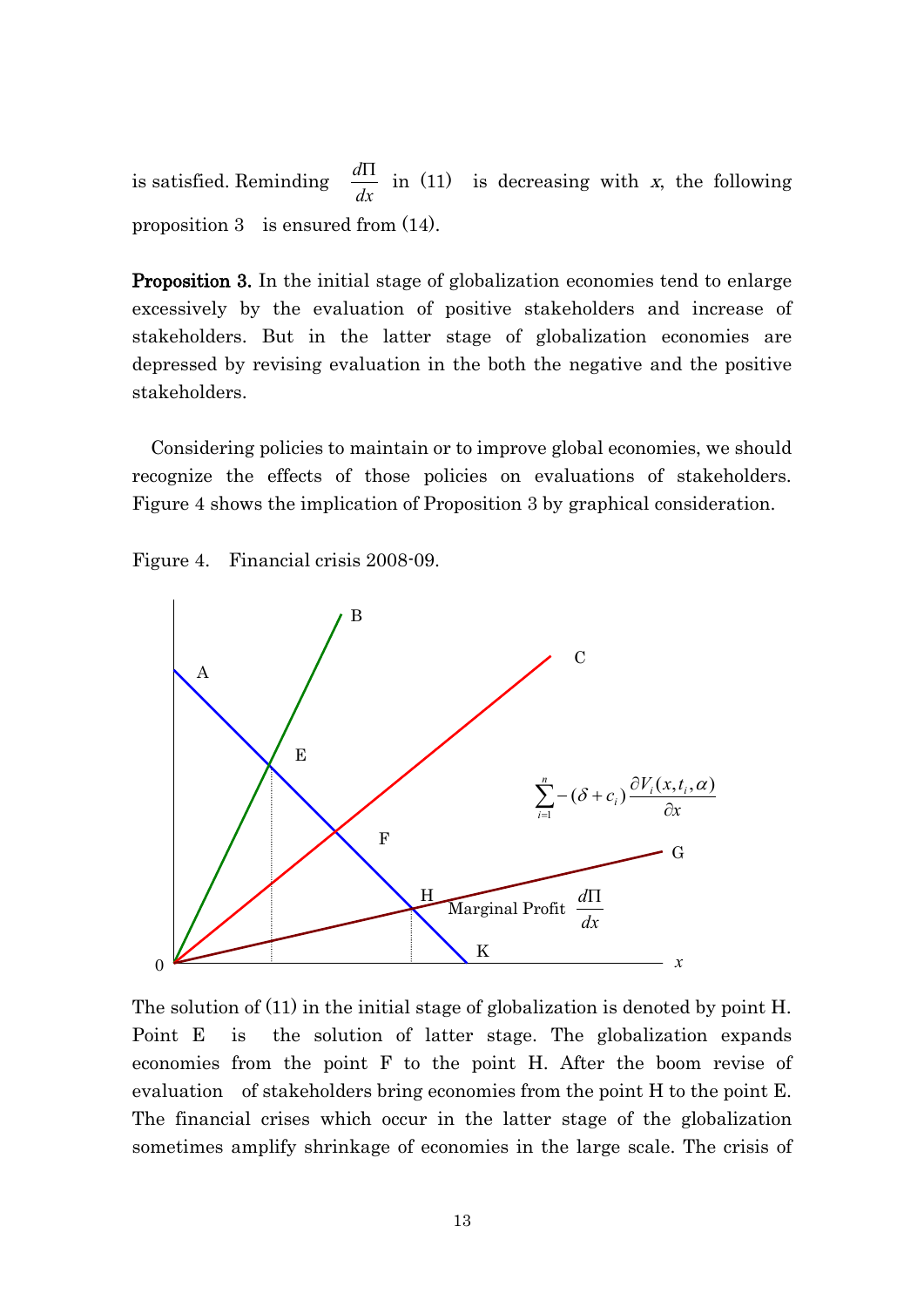2008-09 might be remembered as a representative example of the proposition 3.

When we concern the positive stakeholder only, (8) is depicted by Figure 4. Reminding that Figure 2 is the counterpart of Figure 4, risk indicator  $c_i$  or altruistic coefficient  $\delta$  represents reverse policy implication between the two types of stakeholders.

It is concluded that an increment of risk indicator  $c_i$  or altruistic coefficient  $\delta$  decrease the first tern in the right side of (8) for the positive stakeholder i and raises the economic activity. Improvement of evaluation  $c_i$ such as shareholder value and market credits  $\delta$  by founding global standard stimulate the corporation to enlarge economic activities. Figure 5 depicts the above relation in community composed by positive stakeholders only . Increase of  $c_i$  or  $\delta$  shifts the point B of solution (8) to the point D in this figure and encourages the economies.

Figure 5 Positive stakeholders and global economies



A significant driving force of globalization is the enlargement of economies in expanding process of global markets. On the contrary, in the decreasing stage of global markets the driving force loses the dominant power. It appears to be reasonable that the benefit of globalization could not sustain for a long period. It is becoming much more important to make clear the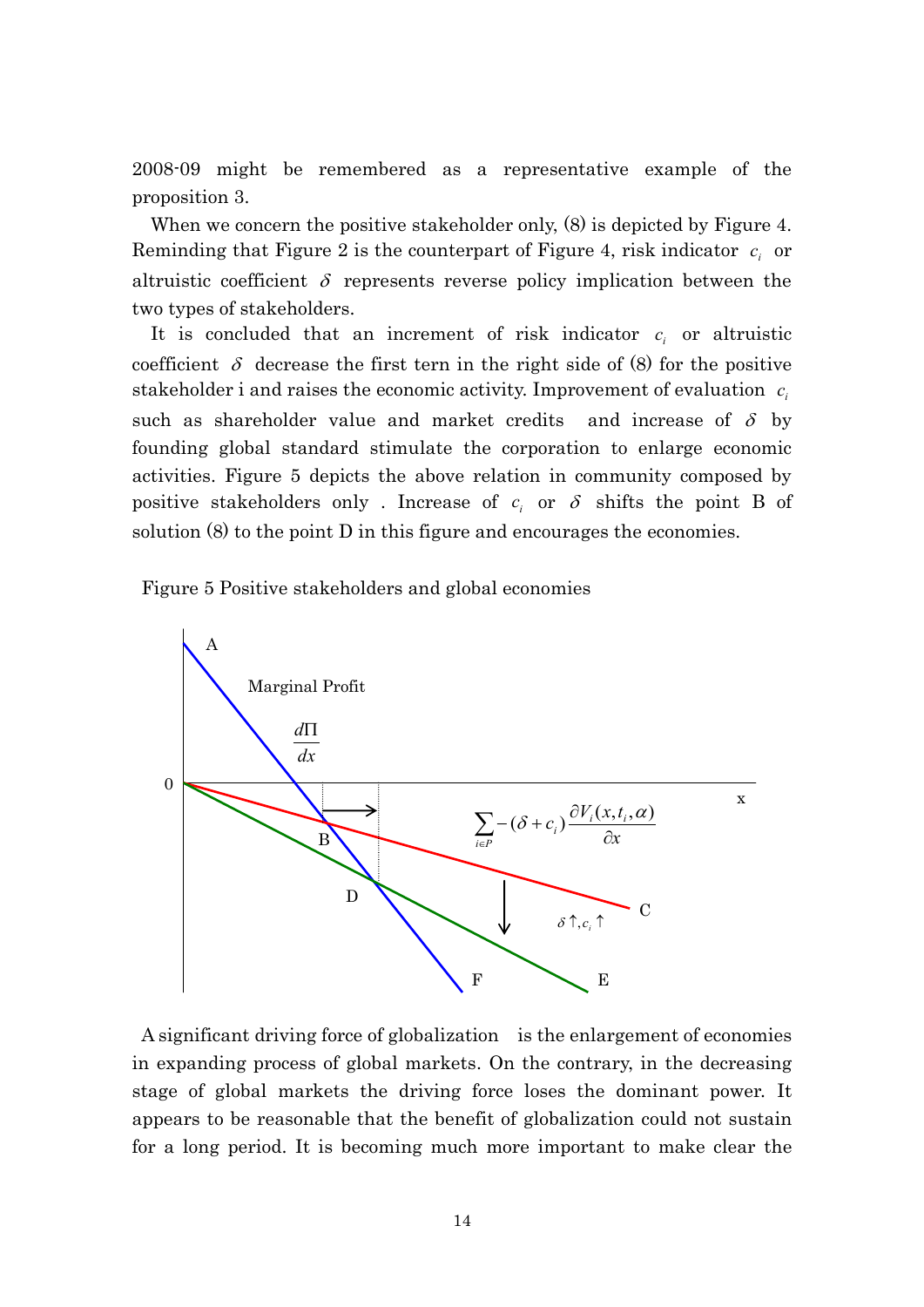sustainability of the global economies.

Proposition 3 implies that the process of globalization cloud not be expanding for a long time and that the mechanism are controlled by the countervailing functions of the positive and negative stakeholders. It argues also the possibility that the balance of the two powers triggers excessive contraction of global economies such as financial crisis 2008-09. We should prevent great fluctuation in global economies and societies to attain sustainability. The net benefit of the multinational corporation is exhibited by (7). The global framework to increase  $\delta$  raise the relative value of

$$
\delta(y) \sum_{i=1}^n \{V_i(x,t_i,\alpha) - y_i\} - t
$$

and could mitigate fluctuations occurred by the market economies in the global communities. To share a common target for climate change in the world make the effect to improve  $\delta$ . Proposition 2 implies that the target gives impulse to accelerate investment for environmental innovation.

#### 5. Incentive and index for the climate change

The incentive analysis focuses on the effect of environmental policy instrument considered in the previous sections. The theory explains that the creation of market price increases the deletion of carbon as follows.

It is assumed that firms perform two types of activities, the ordinary economic activity and environmental activity. The environmental activity seeks largely to reduce emission of  $CO<sub>2</sub>$ . The level and price of ordinary economic activity are denoted by  $y$  and  $p$ . The ordinary economic activity uses input  $x_1$  with price  $r_1$ , and makes effort  $e_1$ . In the environmental activity the market is not established well. The firms must seek economic rationality. Without output and value in environmental activities the firms could not perform rational management. The firms are supposed to manage to evaluate the values from the markets. Although the firms are sure perfect evaluation of the values, we assume that the evaluations are derived from the market information. Since imperfect information might mislead the decision of the firms, estimating the most appropriate estimation for the environmental management is important theme. Since  $q$  is assumed to be market valuation of the environmental activity, we refer  $q$  as the rate of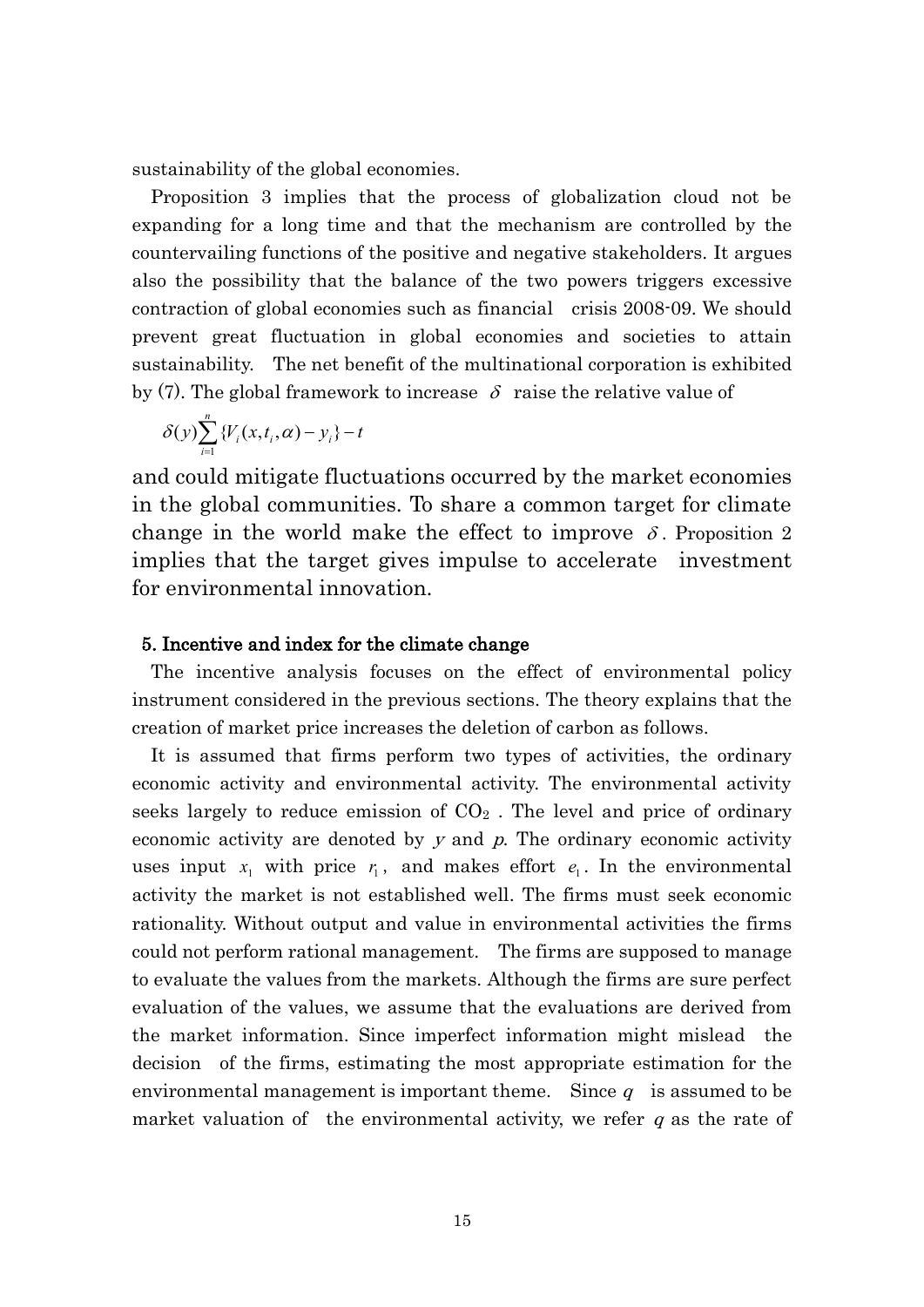environmental earning<sup>11</sup>. We have the approach to estimate that deletion of emission and market price of carbon, are expressed by z and  $q$ . In this paper, <sup>q</sup> means the market price of carbon and grant of government for the deletion. The environmental activity uses input  $x_2$  with the price of  $r_2$ , makes effort  $e_2$ . The two types of activities are exhibited by,

$$
y = f(x_1, e_1) \tag{15}
$$

$$
z = g(x_2, e_2) \tag{16}
$$

Total amount of efforts are constant E. The equation  $E = e_1 + e_2$ . Firms spend  $r_2x_2$  to achieve emission regulation as a sunk cost. Firms make effort 2 *e* voluntarily beyond the level of regulation. Financial constraint of environmental activity is expressed by

$$
qz - e_2 \ge 0 \tag{17}
$$

Net benefit is defined by

$$
\Pi = py + qz - r_1x_1 - r_2x_2 - E \,. \tag{18}
$$

The optimal condition of production is derived from Lagrange expression

 $L \equiv pf(x_1, e_1) + qg(x_2, e_2) - r_1x_1 - r_2x_2 - E + \mu(qz - e_2)$ . (19)  $\mu$  is Lagrange multiplier. The first order condition is obtained by differentiating partially (19) with regard to  $x_1, e_1, e_2, \mu$ . To consider incentive effects of carbon market, we investigate voluntary variable  $e_2$ . It is assumed that  $e_2$  is positive. Regarding  $e_2$ 

$$
\frac{\partial L}{\partial e_2} = (q \frac{\partial g}{\partial e_2} - 1)(1 + \mu) \le 0
$$
\n
$$
e_2 \frac{\partial L}{\partial e_2} = e_2 (q \frac{\partial g}{\partial e_2} - 1)(1 + \mu) = 0
$$
\n(21)

$$
e_2 \frac{\partial E}{\partial e_2} = e_2 (q \frac{\partial E}{\partial e_2} - 1)(1 + \mu) = 0
$$
 (21)  
hold. (1 +  $\mu$ ) > 0 is supposed to be satisfied. When t is equal to zero in (21),

2 *e*

is equal to zero at the same time. From (20) and (21), it is assured that

$$
q = \frac{1}{\frac{\partial g}{\partial e_2}}\tag{23}
$$

is satisfied. Employing (23) we could estimate the incentive effects of carbon market. In other words, (23) explains the relation between market price of carbon and effort to reduce carbon emission.

#### References

<sup>11</sup> Tanaka(2000) explains theoretical framework on the earning rate of environment. The empirical researches of this rate are developed such as Tanaka(2006).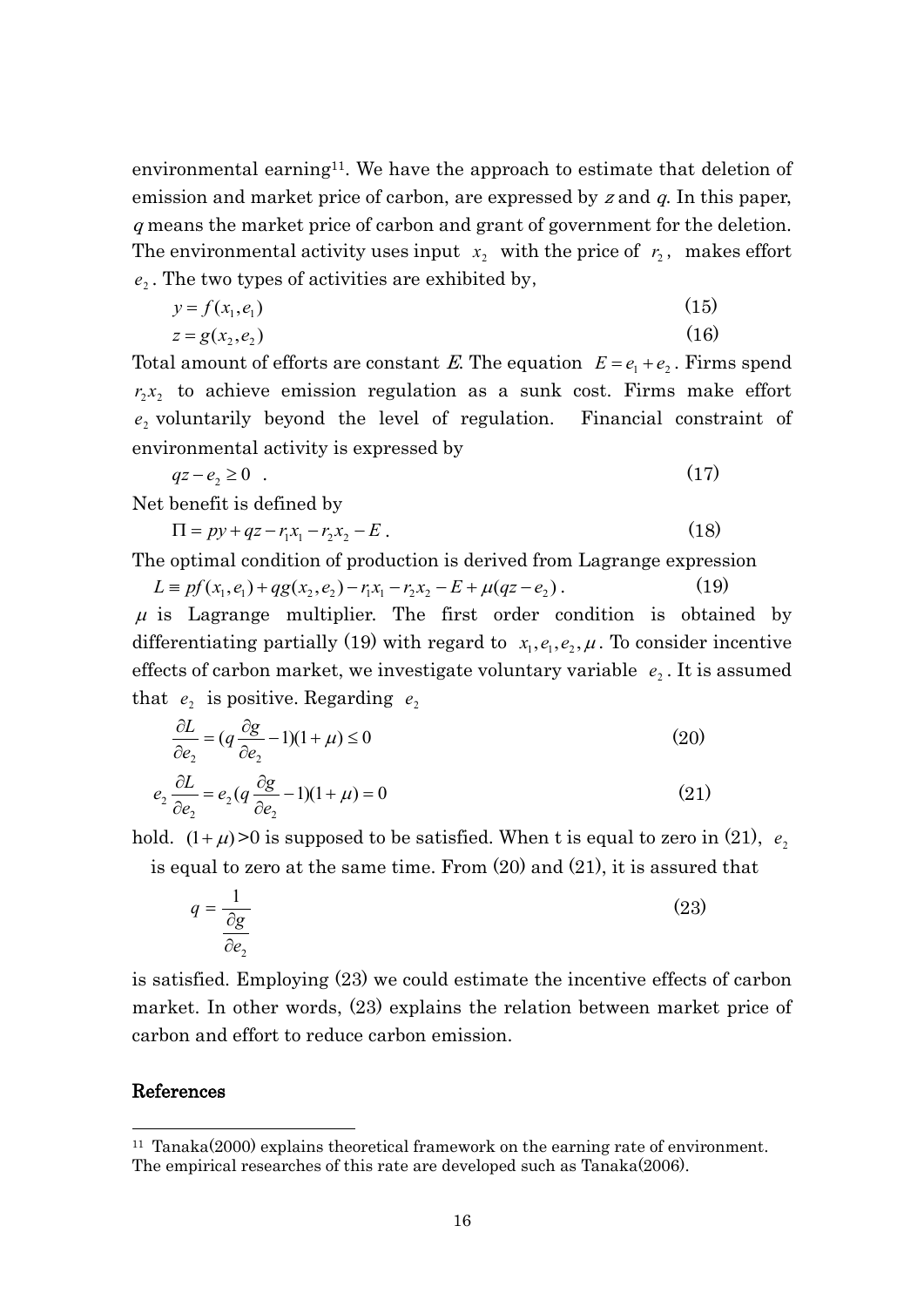- Barrow,C.J. (2006), Environmental Management for Sustainable Development 2ed., Routledge.
- Corporation of London (2006), Financing the Future : The London Principles, the Role of UK Financial Services in Sustainable Development, [http://213.86.34.248/NR/rdonlyres/13F2434D-2209-4836-AEE3-D5C2E](http://213.86.34.248/NR/rdonlyres/13F2434D-2209-4836-AEE3-D5C2E6A5F75E/0/SUS_financingfuture.pdf) [6A5F75E/0/SUS\\_financingfuture.pdf](http://213.86.34.248/NR/rdonlyres/13F2434D-2209-4836-AEE3-D5C2E6A5F75E/0/SUS_financingfuture.pdf)
- Dawson, B. and M.Spannagle(2009), The Complete Guide to Climate Change, Routledge.
- Guesnerie, R. and H.Tulkens(eds.)(2008), *The Design of Climate Policy*, The MIT Press.
- Hukkinen, J. (2008), Sustainability Network: Cognitive tools for exert collaboration in social-ecological system, Routledge.
- Krapivin,V.F. and C.A.Varotsos (2007), Globalization and Sustainable Development : Environmental Agendas, Springer-Praxis Publishing.
- The London Accord(2007,2008,2009), http://www.london-accord.co.uk/
- Nyssens,N.(ed),(2006),Social Enterprise: At the Crossroads Market, Public Policies and Civil Society, Routledge.
- Salih,M.(2009),Climate Change and Sustainable Development: New Challenge for Poverty Reduction, Edward Elgar.
- Stern, N.(2007), Economics of Climate Change : The Stern Review, Cambridge University Press.
- Tanaka,H.(1998), "Redistribution Tax under Non-Benevolent Governments," Public Choice 96, pp.325-343.
- Tanaka,H.(2000), "Environmental Policies and Voluntary Contribution of Firm,"Uzawa,H.and H.Tanaka(eds.)Global Environmental Policy, Chuo University Press, pp.153-168(written in Japanese).
- Tanaka,H.(2004), "Theoretical Analysis for Corporate Social Responsibility, "Global Environmental Policy in Japan No 9, pp.1-9 (written in Japanese).
- Tanaka,H.(2005), "How Bank Monitoring Can Work in the Development Project ,"Journal of JBIC Institute No22, pp.154-159 (written in Japanese).

http://www.jbic.go.jp/ja/investment/research/report/archive/pdf/22\_06.p df

Tanaka,H.(2006), "A Fundamental Model for Sustainable Regional